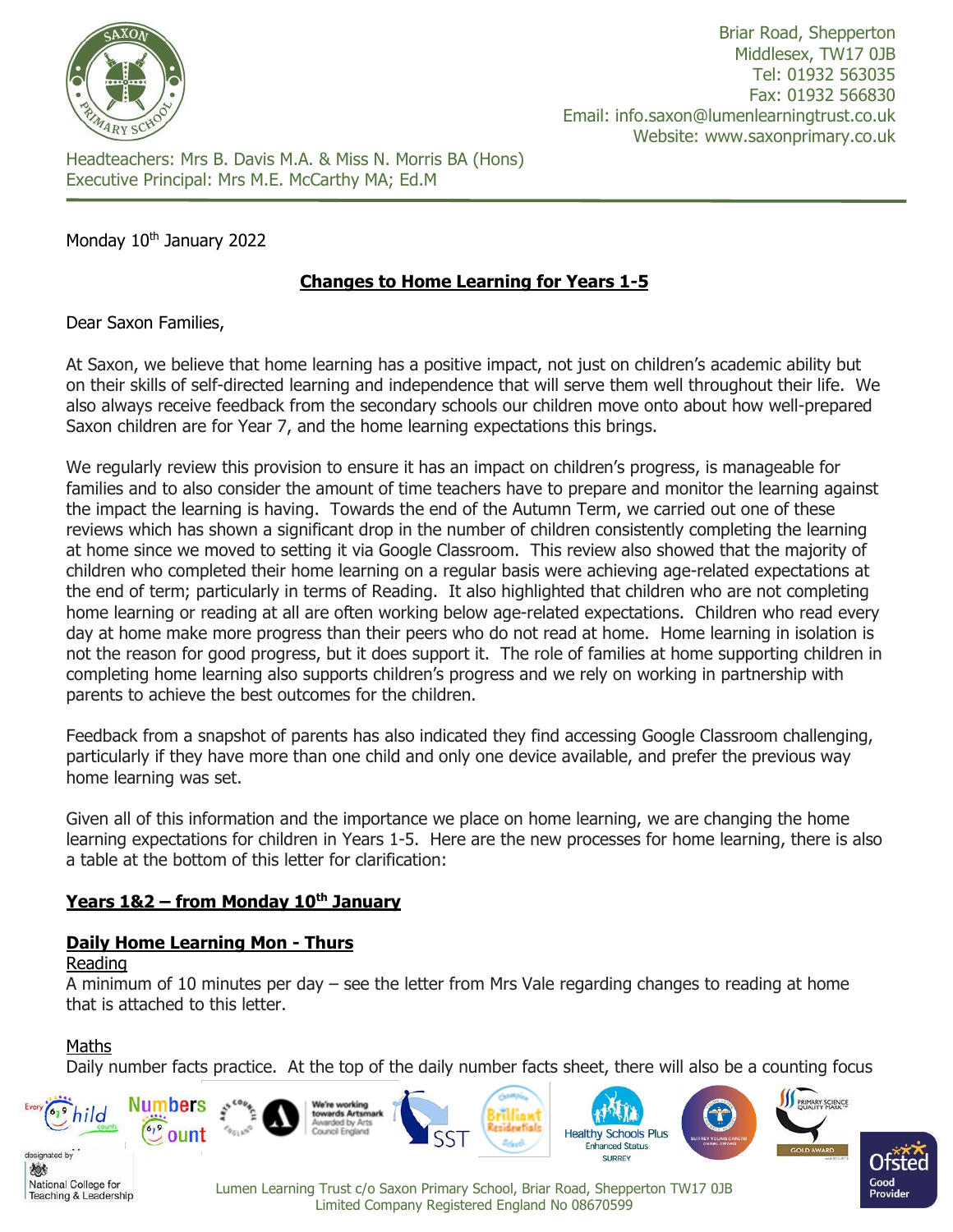for the week and a Saxon Maths website link for the children to practise at home. These will be sent home every Monday and children are expected to complete one list per day (M-Th) and return their folder to school on a Friday morning. This is consolidation and rehearsal of learning in school. Children should be able to work through it mostly independently. We ask parents to review their child's answers and discuss any incorrect answers with them. They will not be marked by teachers although staff will look through the folders on a Friday for any clear misconceptions that need addressing.

## **Weekly Home Learning Thurs – Tues**

#### **Phonics**

Phonics learning is fundamental to children's reading and writing development. Therefore, rather than a writing menu, the children will be sent home with a 'spelling menu' of activities to support their phonics learning. Each child will be given a key ring\* which contains the tricky words they need to learn. Each week, children are asked to complete one activity from the menu and submit evidence of this to their class teacher. Depending on the activity chosen, you can send in the written learning or post a photo on Google Classroom, or send the photo of the activity/learning into school. Teachers will choose a sample of activities submitted to share with the whole class throughout the term.

\*as I'm sure you will appreciate, the creation of these key rings has been a mammoth task and Year 2's are not quite finished. We hope to have these ready soon but in the meantime, the Year 2 tricky words are also included in the spelling menu information.

# **Years 3, 4 & 5**

## **Daily Home Learning Mon - Thurs**

### Reading

A minimum of 15 minutes per day. This can be a book from school, a book from home or from the school/public library. The children are also expected to record their reflections in their reading journals and adults can use the list of 'VIPERS' questions stuck inside their journal to discuss the book with their child. Whilst your child may be a confident and competent reader and may not read aloud to you in the same way they did in KS1, they should still have the opportunity to discuss what they have read with an adult. Please use the questions in their journals to support this discussion.

Maths – from Monday 24<sup>th</sup> January (will be uploaded to Google Classroom today and on the  $17<sup>th</sup>$ ) Daily number facts practice. This will be sent home every Monday and children are expected to complete one list per day (M-Th) and return their folder to school on a Friday morning. This is consolidation and rehearsal of learning in school. Children should be able to work through this mostly independently. We ask parents to review their child's answers and discuss any incorrect answers with them as this will not be marked by teachers, although staff will look through the folders on a Friday for any clear misconceptions that need addressing.

## **Weekly Home Learning Thurs – Tues**

## Grammar, Punctuation & Spelling

Your child will be provided with a CGP workbook which contains questions and exercises to complete relating to these three writing skills. This will come home on a Thursday and be due in on a Tuesday. The class teacher will identify the pages that need completing during this time. We ask for your support in checking through your child's answers as the books will not be marked by teachers. Staff will look through the books when they come in on a Tuesday for any clear misconceptions that need addressing, but please encourage your child to speak to their teacher about anything they found challenging or need help with. This will support their independence with their learning.

## Maths

Your child will also be provided with a CGP Maths book called '10-minute weekly workouts'. Again, they will be set a 'workout' to complete by the class teacher and the same process will apply regarding the marking and checking of this learning.